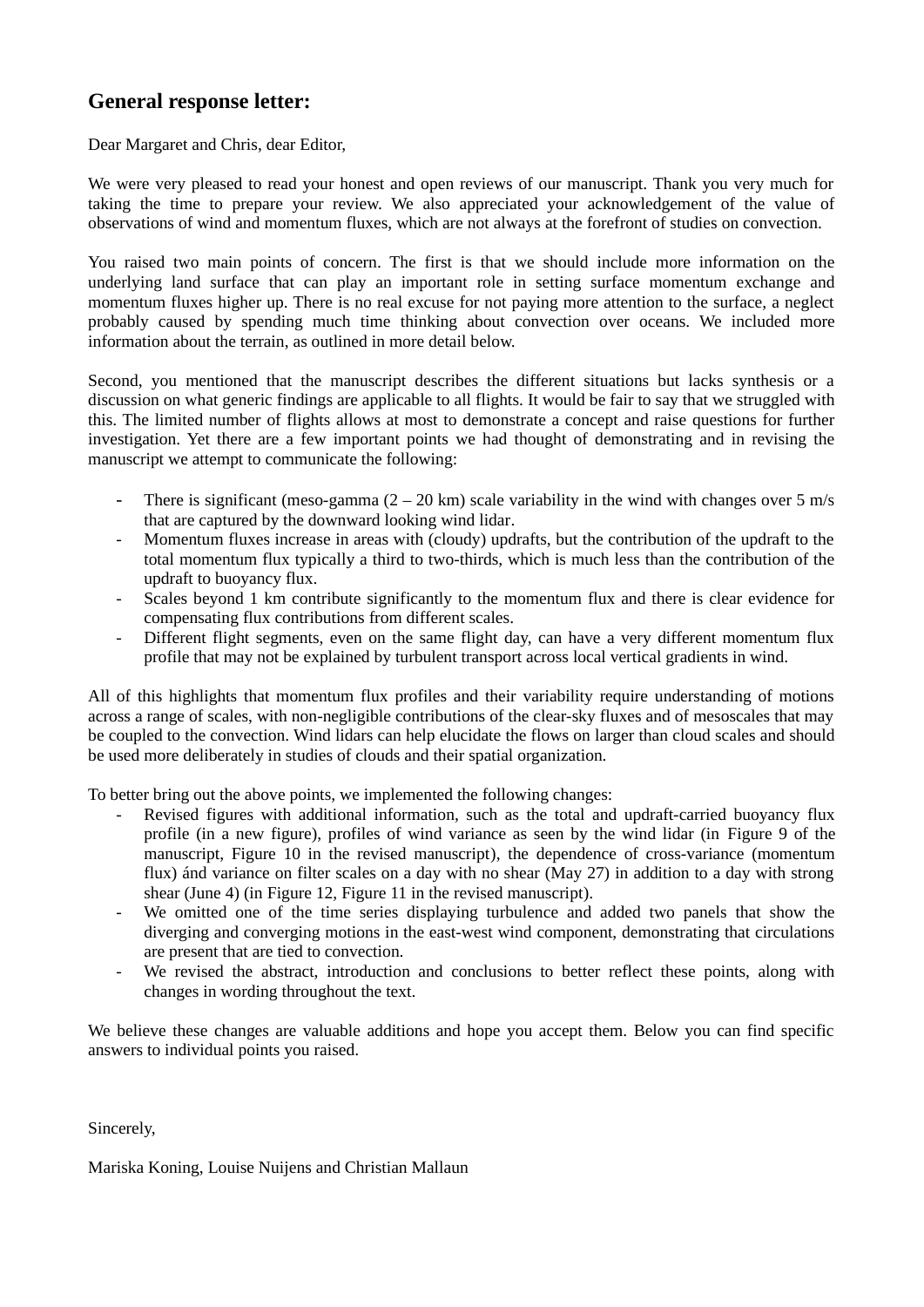On the terrain description

We added the terrain description in the text.

The terrain below was mostly used for agriculture with low crops, occasionally encountering patches of trees or villages. On the first two flights a hilly topography was present, whereas the last flight was above flat land.

### Specific Comments

1. L31. "Convection and clouds" … since clouds are convection, not sure what this means. Are you referring to cloud- and subcloud-layer convection? Or "dry and moist" convection?

We referred to dry and moist convection, which we made explicit in the text now.

Not only dry convection, but also moist convection plays an important role in this process, because clouds extend the boundary layer height, tapping in regions aloft with faster moving winds. This transport of momentum (momentum fluxes) by convective eddies (thermals) and through clouds is broadly called convective momentum transport (CMT).

2. L42. I think you mean here Pennell and LeMone, which has profiles of momentum fluxes through the cloud layer, unless you are referring to LeMone and Pennell's Figure 5.

## We do refer to LeMone and Pennell's Figure 5 (which is indeed the momentum flux profile).

3. L45. Rather than small-scale – are you referring to dry-air convection? In LeMone and Pennell, Fig. 5, rolls accounted for a significant amount of the momentum transport. In this case, the clouds were extremely shallow. The linear flux dependence disappeared when clouds became significant (Case III).

This paragraph has been changed entirely, taking into account your comments:

"Our understanding of turbulent wind fluctuations throughout the boundary layer largely stem from a handful of in situ turbulence measurements during research aircraft fights at selected height levels in subtropical settings. A seminal study is that by LeMone and Pennell (1976), where flight tracks below and through cumulus fields near Puerto Rico were used to derive wind and flux profiles. This work highlighted that the momentum flux profile can take a very different shape depending on clouds overhead. In particular, they found that in fields of cumulus clouds organized in rolls, the rolls were responsible for a significant amount of the momentum transport even though clouds were extremely shallow. In fields of more significant and randomly distributed clouds, the linear flux dependence disappeared, becoming counter-gradient at various altitudes. However, some doubt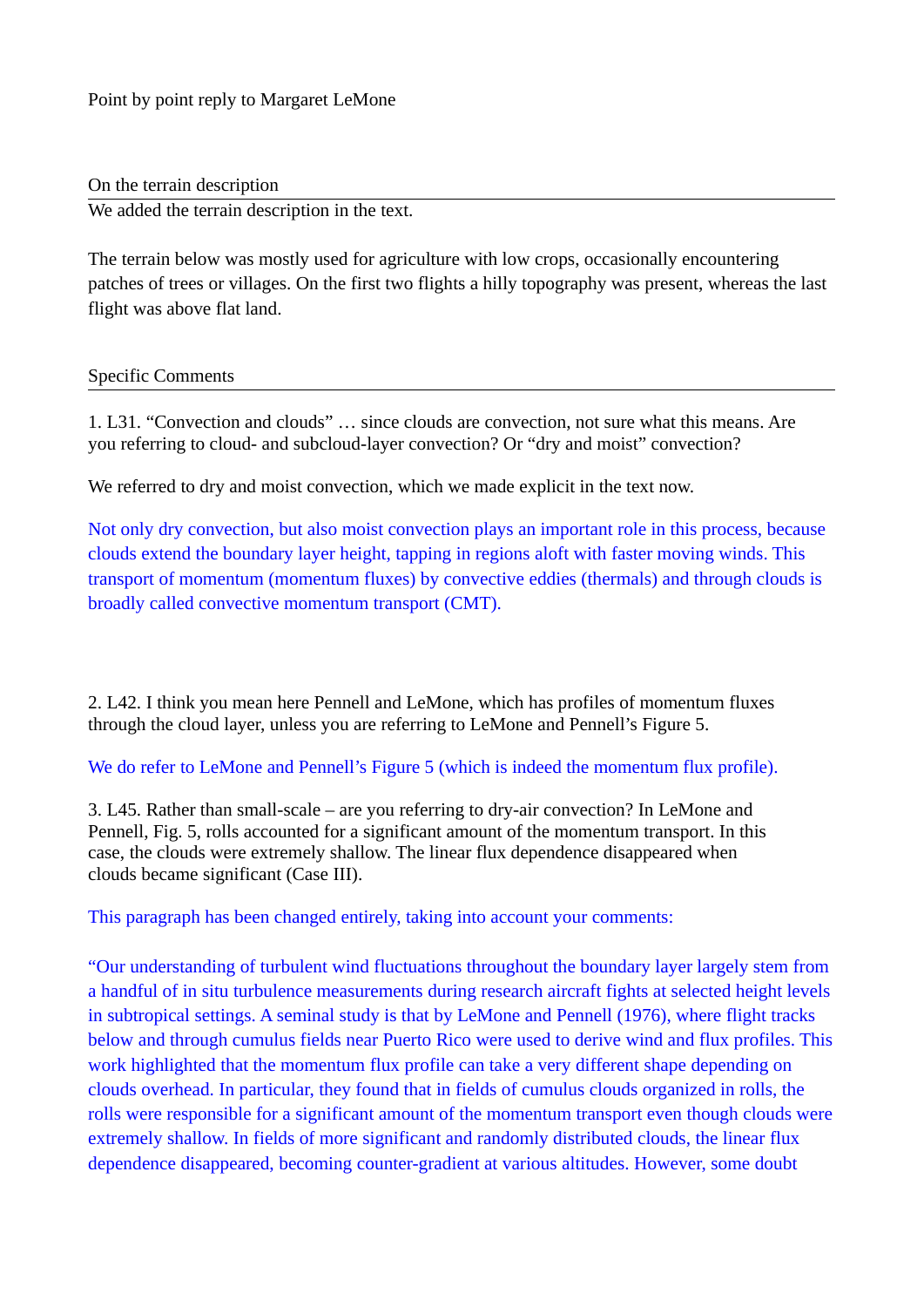remained as to whether the wind profile could have evolved during the flight, because the profile itself was only sampled by the turbulence measurements at selected legs."

4. L50, 52. Please define 'mesoscale.' km scale?

Three prototype flights were carried out focusing on measuring the wind environment in convective situations to evaluate turbulent to mesoscale (up to 7 km) wind fluctuations and implications for the momentum flux profile.

5. L77. Year? Then it doesn't need to be repeated.

I've added the measurement year of 2019.

6. L88. Flights adjusted to capture cumulus clouds. What does this mean … deviations from a straight line? (A zig-zag pattern? Movement of the entire track?)

This means that we changed the originally planned tracks and started legs at a different location. All flown locations are shown in Figure 1. The text is adapted to clarify this statement.

7. Fig 1 and discussion.

a) Were the flight tracks the same for the Falcon and the Cessna? (Refer to Fig. 1 on this.)

Yes they were. We added "the same" in the sentence: "During the 2--2.5-hour-flights, the two aeroplanes flew back and forth across **the same** pre-defined tracks."

b) I am assuming Cessna and Falcon flight legs were designed to overlap in time and space to the degree possible. Is this correct?

Yes they were. Adapted in text, by adding sentence: "During the 2--2.5-hour-flights, the two aeroplanes flew back and forth across the same pre-defined tracks. Because the two planes have different cruising speed (the Cessna about 70 m s\$ $\{-1\}$ \$, for the Falcon about 200 m s\$ $\{-1\}$ \$), the pre-defined tracks ensure overlap in space and time to the degree possible."

c) Please describe surface conditions (terrain, significant vegetation variation) beneath the tracks

We added the following description in the text: "The terrain below was mostly used for agriculture with low crops, occasionally encountering patches of trees or villages. On the first two flights a hilly topography was present, whereas the last flight was above flat land."

d) Please include the typical data-collection speed of the two aircraft here, even though they are given later.

Cessna 100 Hz, Falcon 1/40 Hz. The text has been adapted accordingly (marked fat below):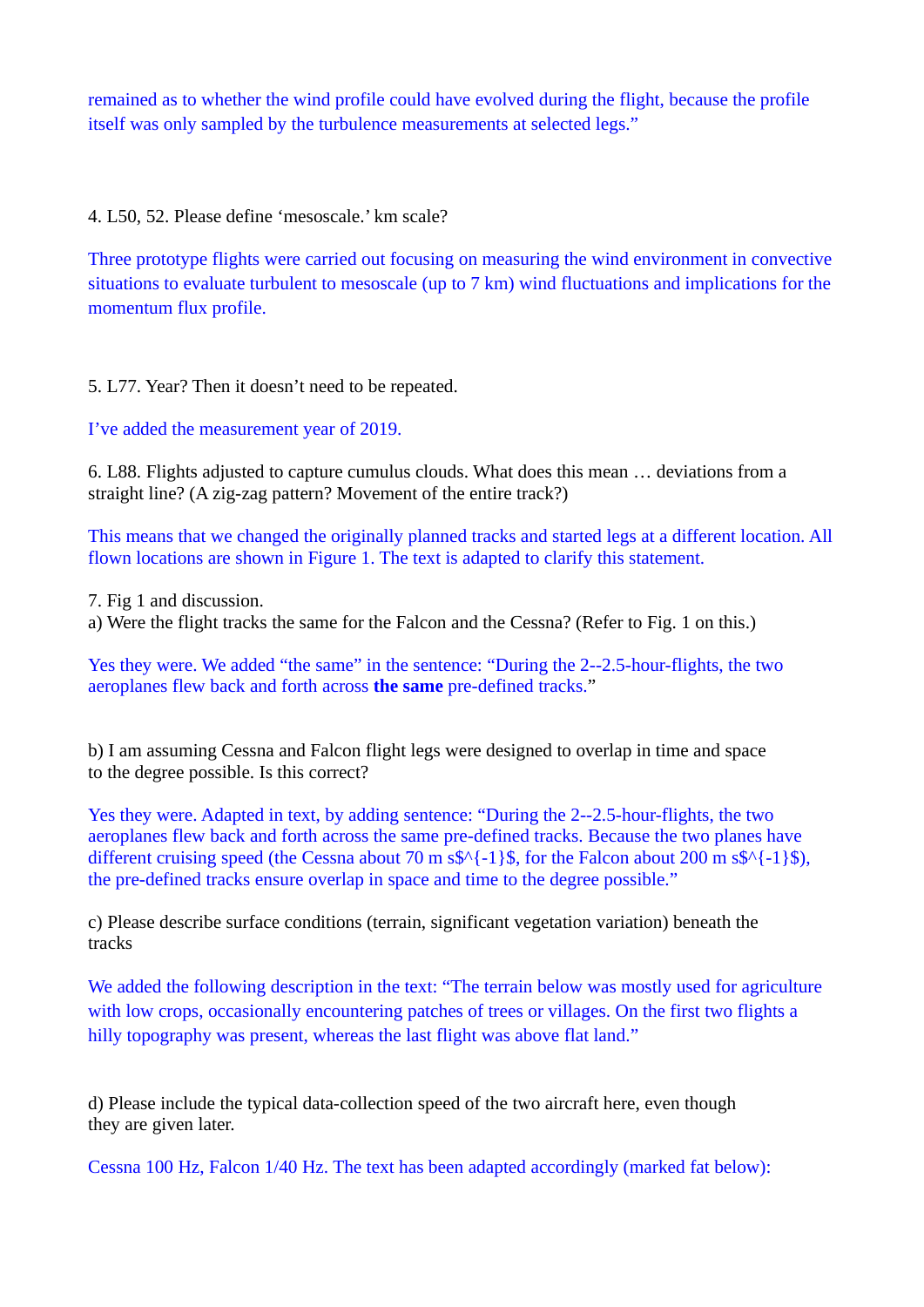"Turbulence measurements using an in situ (3D) **turbulence probe aboard the DLR Cessna Grand Caravan were taken at 100 Hz** along that track at four different altitudes: within the mixed-layer, near cloud base, within the cloud layer and through the tops of only the thickest clouds. Employing the downward staring **Doppler wind LiDARs at a measurement rate of 40 s**, the DLR Falcon remained around 11 km altitude throughout the flight. The instruments are described next."

e) Finally, you might mention that the flight legs were flown crosswind, which can have impact on the sample, particularly in stronger winds.

We agree to your comment. We have mentioned that we flew mostly crosswind in the manuscript.

8. L91 (Just below Fig. 1). … "near cloud top" … above cloud top? Or just below the top of the highest clouds?

Near cloud top is indeed unclear. We flew through cloud tops of some of the thickest cumuli, meaning that we missed most of the cloud tops as many clouds did not extend this high.

Changed sentence to : "within the mixed-layer, near cloud base, within the cloud layer and through the tops of only the thickest clouds"

9. L102. Cruising speed? Not necessary if mentioned earlier – this is the first question I had when I saw the frequency range.

We added it to the text. See text changes in answer 7b

10. L129. Along-beam? (Rather than vertical?). Vertical resolution is along-beam resolution x cos (20 degrees).

Added: "(i.e. along-beam resolution approx. 94 m)".

11. L130. Pulse length?

Instead of pulse width, I presume. Liu talked about pulse width, which is why I called it that way. Length does make more sense, so I changed it. Thank you!

12. L134. Presumably the 8 km applies to a specific vertical distance. Nearer the aircraft, the resolution would be better.

The 8 km is purely based on the moved (ground-)distance between two full-scans. Because it takes about 40 seconds to complete a scan, and the aircraft moves at a speed of 200 m/s, a distance of 8 km is completed before the new scan is started. Averaging each line-of-sight measurement, one measurement is thus representative of those 8 km. The volume/area of the measured air mass must indeed be smaller nearer the aircraft than below, due to the cone measurement (having a cone angle of 30 degrees).

We changed to "... the horizontal resolution (distance traveled between two measurements) is about 8 km."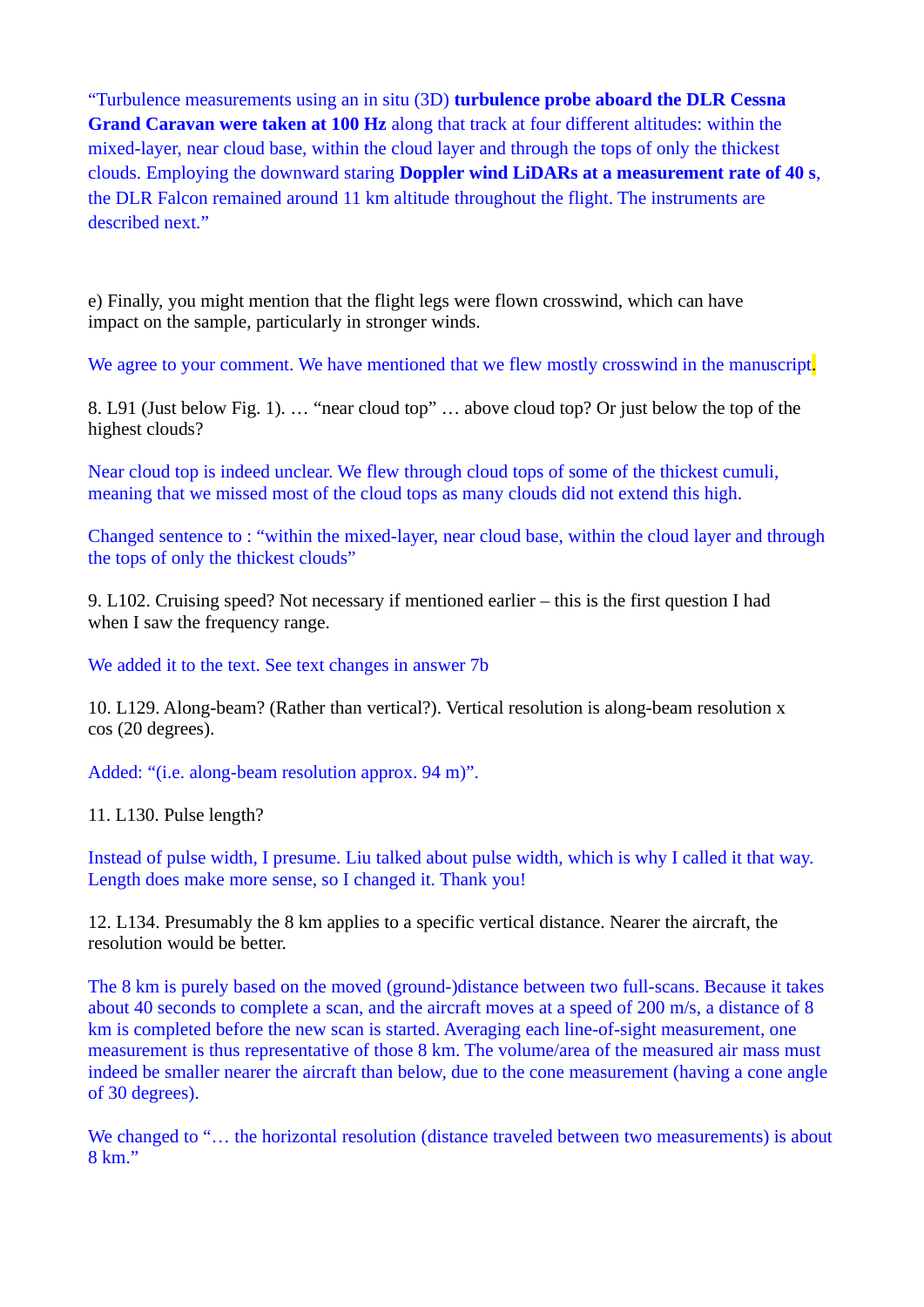13. L145, bottom of p. 6. "turning points between legs." 180 degrees? 90 degrees? Fig 1 shows two parallel flight tracks for two of the days, and three tracks for the third. Were four levels flown by the Cessna along both flight tracks? Did the Falcon do reverse-heading legs on the west leg and then fly east leg for reverse headings? Or did it do U or box patterns? Minor stuff – but it can affect interpretation.

a) *turning points* Thanks for this question. There is indeed a transfer from track at 11:46 UCT. The second event is a return point at the same leg. The picture is now adapted to show a longer time series. We now also made sure not to include the transfer from the western to the eastern leg. With turning points I mean the plane turns 180 degrees, doing reverse headings. The text is adapted to clarify this.

b) The Cessna did not fly at all four levels at all flown tracks (although we did design the flight that way before executing them). This is visible for 4 June 2019 in the eastern leg. On May  $29<sup>th</sup>$ , the west track only flew at deepest cloud tops and cloud layer, the east track flew in the cloud layer and at twice in the mixed layer, whereas the south track measured at two heights in the mixed layer, at cloud base and at cloud top.

c) Falcon flew reverse-headings legs on the same tracks at the same time as the Cessna.

14. Bottom of p. 6. "Horizontal resolution 8 km" … Is this because the width of the cone at Cessna flight level roughly 8 km? How many VAD circles are executed for each 8 km the Falcon travels? For each flight leg? I am assuming you are just getting wind vectors.

Indeed, we just got the wind vectors. There is one VAD circle completed for each 8 km that the Falcon travels. Terminology was taken from Witschas et al. (2020). Would it be better to call it measurement interval distance?

15. L154 and L155. "slightly overestimated." Not sure what this means. The variances are over different scales, aren't they? (Unless you are estimating variances using VAD as well, which doesn't seem to be the case from L133-4, and if so – aren't the scales represented still larger than what the aircraft sees?). Wouldn't it be more precise to say simply that the variance of the 8-km averaged wind is greater than the variance of the wind measured by the aircraft?

We followed the advice to say variance or mean in DWL is greater/smaller than that of the in-situ measurements. Indeed, we do estimate the variances from the provided u,v-components.

16. L157. 1-2 km is the "effective" horizontal resolution of the DWL? I thought it was 8 km! Please explain in section on lidar.

We meant to say that the wind fluctuations are dominated by scales that the DWL with a resolution of 8 km can capture, so that scales associated with cloud convection are not the main cause of horizontal wind fluctuations. We changed the text:

"This gives us confidence that the DWL can provide complementary information of the (horizontal) wind profile at heights where in-situ measurements are absent. It also tells us that horizontal wind fluctuations are largely set by scales of 8 km or larger and that cloud convection scales of 1-2 km is less important."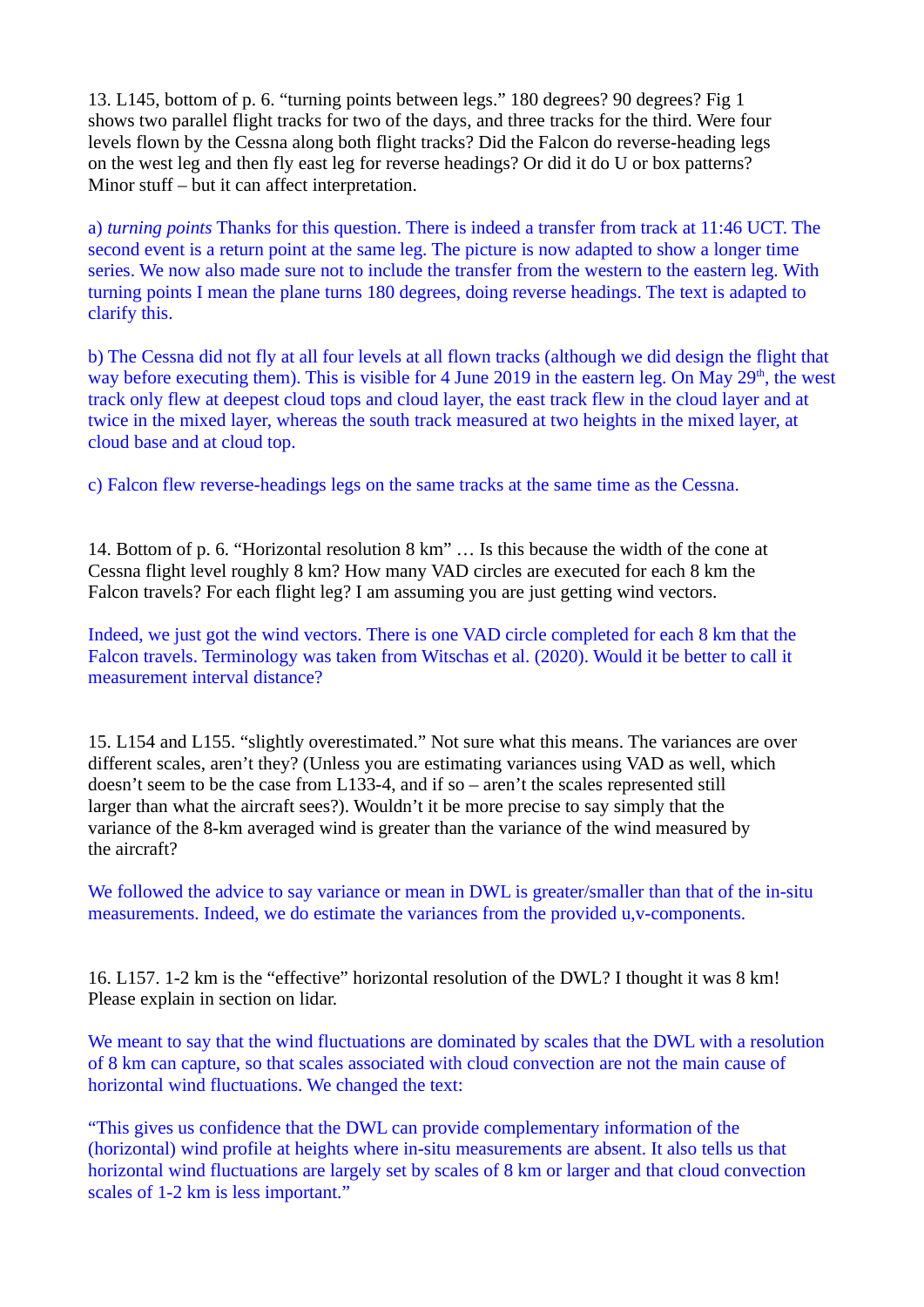It also tells us that horizontal wind fluctuations are dominated by scales larger than 1-2 km (the effective horizontal resolution of the DWL is  $\sim$  8.4 km).

17. L160. Just out of curiosity, what sort of magnitudes do you get for mean vertical velocity from the lidar? That is such a difficult measurement – and of course you would have to know the aircraft vertical velocity as well.

Of course, the magnitude slightly changes with height. Therefore, I made this plot showing the quantiles of 5%, 25%, 75%, 95% for each height. At the bottom we see more spread, but this may be due to smaller sample size.



18. L165. How well does the Lenschow-Stephens method work in cloud? In studies over the tropical oceans, we found that using vertical velocity alone worked better, partially because measurements of temperature and mixing ratio in cloud were not that accurate (Series of papers by LeMone and Zipser and others). Might consider trying this in the future. (Continental clouds may work better than tropical oceanic clouds – and mixing-ratio instruments could be more reliable).

We do not have a cloud indicator data, which makes it difficult to be sure about this. To detect clouds we can look at locations of saturation, which is complicated because often the measurements indicate close to saturation and not 100% saturation. We did also have a cloud selecting algorithm, taking a 99% relative humidity as threshold for cloud presence and minimum cloud size of 100 m (to be consistent with the updraft selection).

Bearing this in mind, we see that in the cloud layer, our cloud algorithm picks up less events than the updraft selection and a few that are around the same location, but not exactly. However, for consistency and to be able to say something about the sub-cloud layer, we chose for the updraft selection. This may result in a lower contribution to the flux in the cloud layer than when using the cloud selection.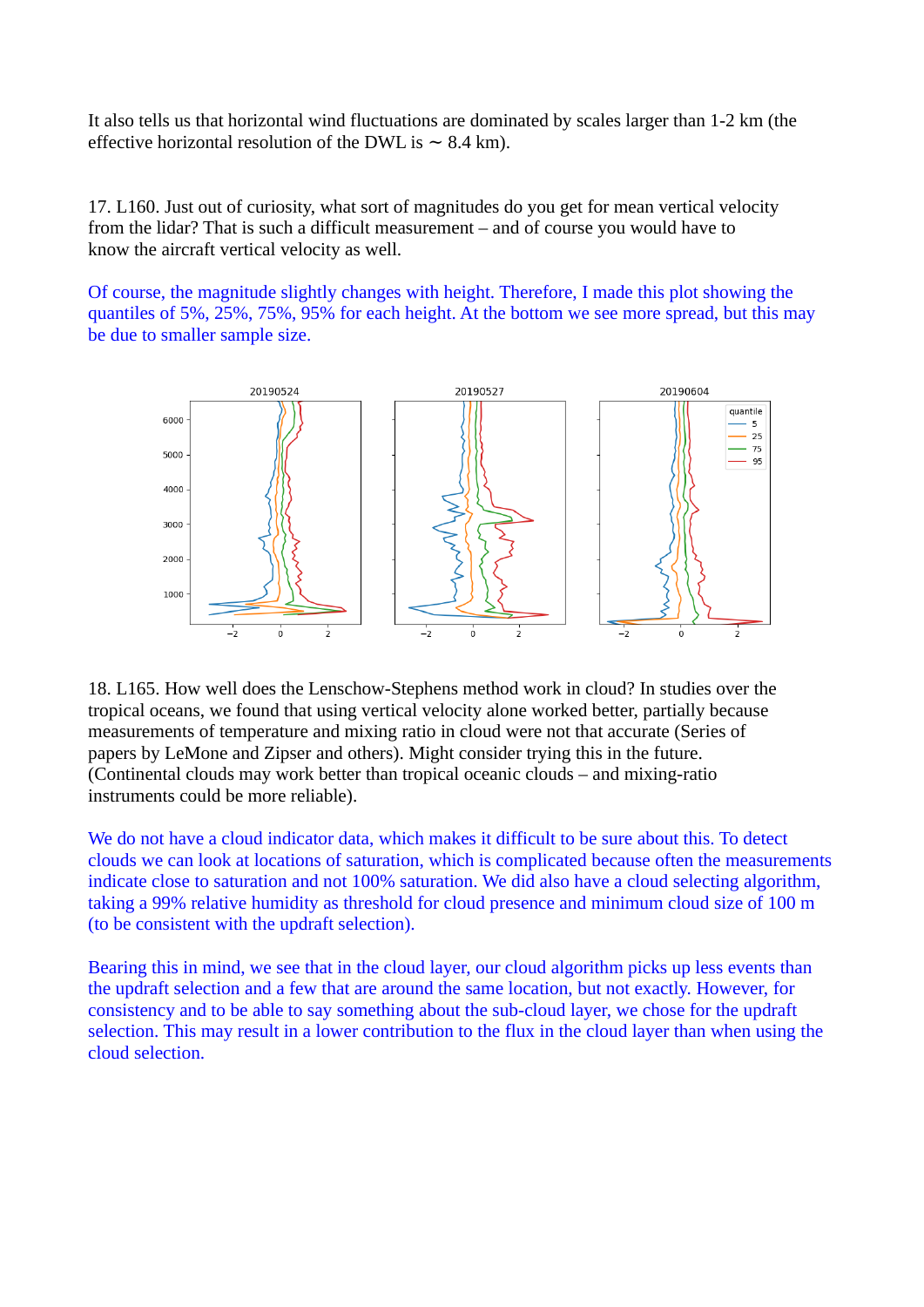19. L172-4. This makes sense. We found stronger subcloud and lower cloud-layer vertical velocity standard deviation in more cloudy conditions (Fig 11, Nicholls and LeMone, JAS, 1980), which makes sense, since associated buoyancy field and/or interaction with the shear generates pressure perturbations that can draw up air from below (LeMone et al. Mon. Wea. Rev. Feb and Oct 1988), also see Rotunno and Klemp 1982). This might be something to look at in a future paper.

We added the reference of Nicholls and LeMone and will keep this mechanism in mind for future research.

20. Fig. 5. If U and V were plotted rather than direction and speed, it would be easier to relate them to the fluxes, and the wind turning on 24 May would show up in only slight changes in the wind components. (I see that they are plotted later in Figs. 6 and 7, and that the resolved winds do show strong shear – is it real?) So maybe no modification needed here.

21. L231. Skewness is not shown in Fig. 9. Delete "and skewness of"? This has been removed accordingly.

22. L249. "Cloudy updrafts can have vertical speeds … in both altitudes." You mean the updrafts in the subcloud layer are clearly associated with individual clouds? Or you mean updrafts beneath cloudier areas? (Two reasons for this comment – the possible impact of terrain – though I recognize it might be unlikely, and that 600 m is in the subcloud layer).

We changed the cloudy updrafts to just "updrafts" so that should have been changed before.

Addressing the question: We wanted to say that the maximum vertical velocity at 600 m (in the middle of the mixed-layer) is similar at 1500 m (in the middle of the cloud layer) as is the slower horizontal wind speed that is measured at the same location as these updrafts. We cannot relate the mixed-layer measurements to the clouds overhead, as we did not have the possibility to measure/look at the clouds overhead during the measurements in the mixed-layer.

We removed one of the graphs following the advice of Chris Fairall (who also reviewed this article), and changed the text accordingly.

### 23. L252. Same comment

### See previous answer.

24. L257, Scale contribution to flux. Near the surface, Kaimal, Wyngaard, Izumi, and Coté (1972, QJRMS) found that the cospectra of u′w′ and other fluxes follow a fixed slope, with large scales more significant. Of course, things could differ from this significantly higher up, as possible in cases with quasi-two dimensional convection like clear-air roll vortices, and clouds, as is noted in this paper.

This is indeed a nice addition to the discussion, and we included this statement and a reference to the paper by Kaimal et al. (1972).

25. L268. Fig. 9 should be labeled like the others – thick and thin. Although there seems to be a "south" here as well. Are the fluxes significantly different on the "south" leg?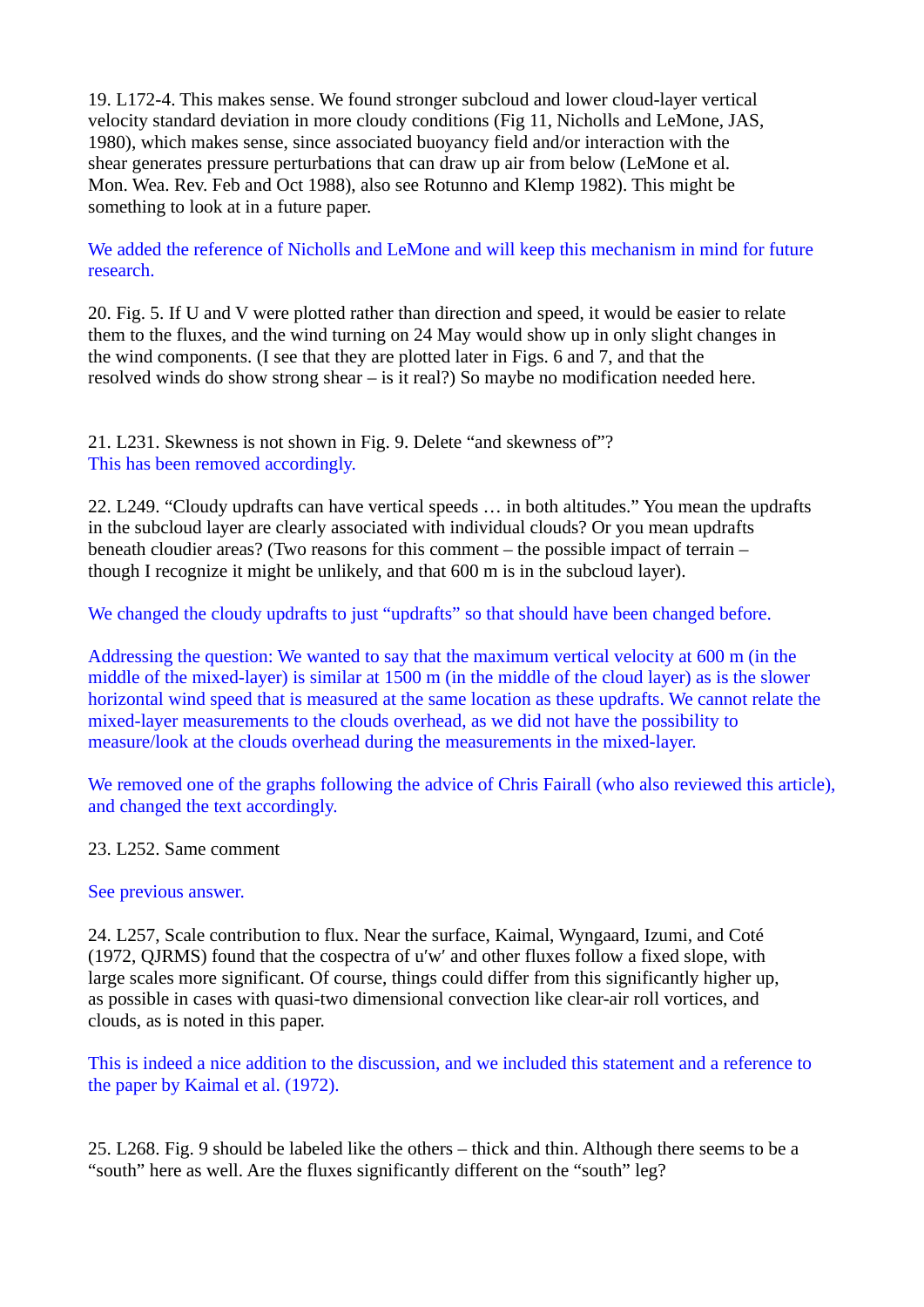On the second day 2019-05-27, we had three tracks: East, west and south. On 4 June, we had an east and west track that had different cloud thickness. We tried to clarify the labels throughout the paper.

26. L276. Greater than 1-2 km?

Rephrased: In other words: the profiles deviate from a profile that is dominated by diffusive turbulence, where fluxes would linearly decrease with height.

27. L286. It looks like mixing ratios were higher on the cloudier day.

Conclusions were changed – not applicable anymore. But indeed, mixing ratios were higher on the cloudier day.

28. L287. Again – should specify what is meant by,"The approach cold front needed us to move to keep targeting cumulus clouds." Did the whole track get moved, or was more of a zig-zag pattern flown?

Conclusions were changed – not applicable anymore.

29. Figure 12. caption, line 3. "Effectively Excluding"? In the figure, you have six bars suggesting six filter scales, but in the caption, there are only four filter scales. Shouldn't these be consistent?

### a) *effectively excluding*

To improve this point, the caption is changed to: "Scale contributions to the momentum flux u'w' (upper panel) and u'v' (lower panel) for different heights in the atmosphere. The bars in each panel represent the flux contribution, in which the left-most bar only includes small scales (frequencies exceeding 0.2 Hz) and the right-most bar includes all scales that are represented in the measurements limited to 7 km (with a cut-off frequency of 0.01 Hz, excluding lower frequencies). Filter scales are 0.20, 0.15, 0.10, 0.05, 0.025, and 0.001 Hz that, when assuming a cruising speed of 70 m/s, correspond to length scales of 350, 467, 700, 1400, 2800, and 7000 m. "

b) *filter scales in caption* You are right. Thank you for pointing this out.

The text has been changed: "Filter scales are 0.20, 0.15, 0.10, 0.05, 0.025, and 0.001 Hz that, when assuming a cruising speed of 70 m \$s^{-1}\$, correspond to length scales of 350, 467, 700, 1400, 2800, and 7000 m."

30. L295. Aren't the standard deviations of horizontal wind from the aircraft for much larger scales than the aircraft, which measures the standard deviation on turbulence scales? (i.e., 8 km (or a few km?) and larger vs 7 km and smaller). Could the nearby mountains contribute to this larger-scale variance in wind, e.g., though mountain related periodic waves? (as well as the distance between clouds)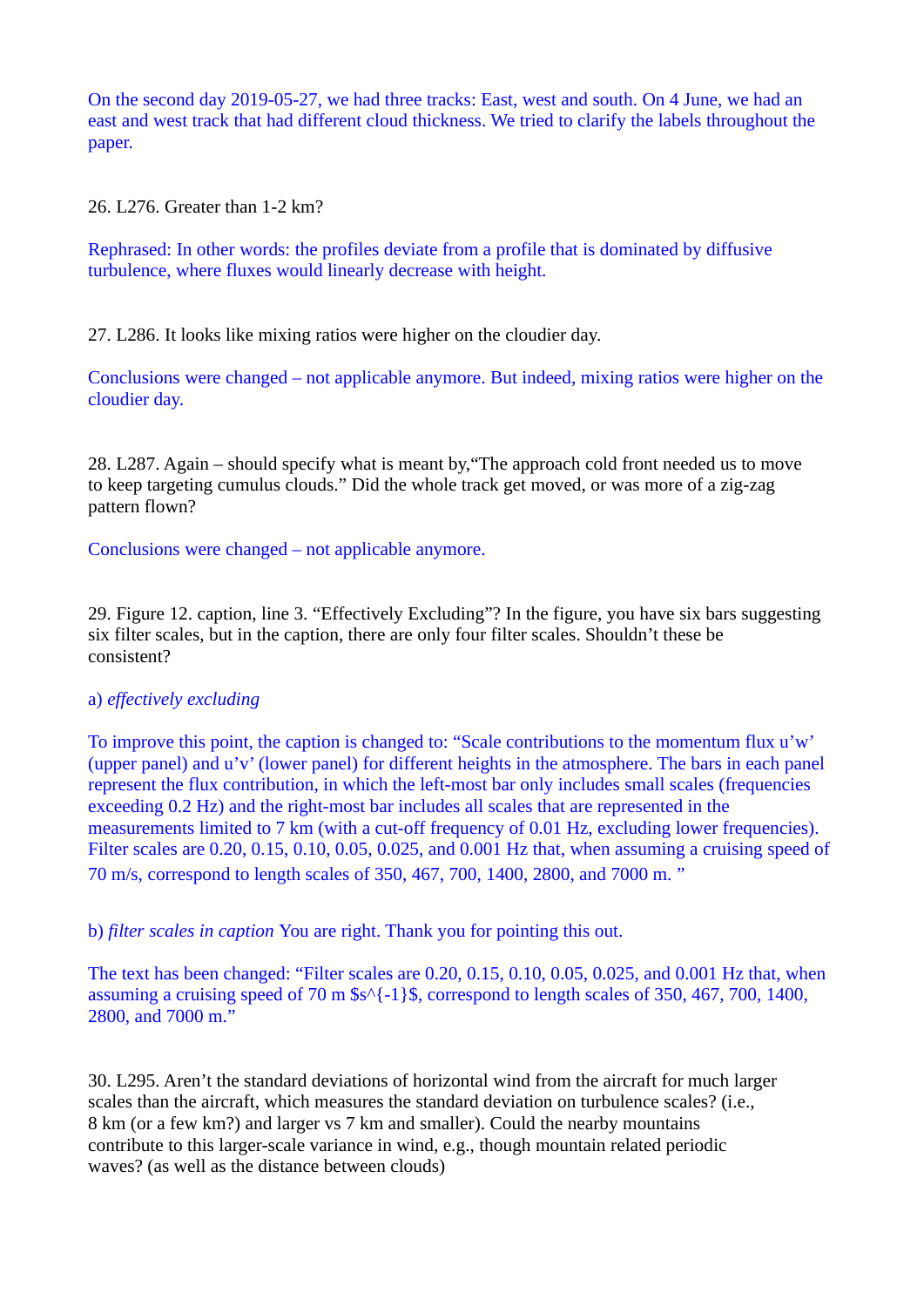The wind in the boundary layer will always be influenced by the terrain in the surrounding. The synoptic conditions, different gravity waves and turbulence constitute the wind. Likely differential heating by the hilly area had an influence on the cloud formation and turbulence scales that constitute the winds in this study.

31. 305. Enhancement of fluxes below clear skies? On L172-174 the opposite was stated. Or is this a different day? (Such a situation is possible, either due to enhanced heating of the ground or to the impacts of terrain or ground cover).

This is not well-phrased. Meaning that transitioning from clear-skies towards cloudy skies, we see an increase in momentum flux. The numbers however, suggested otherwise. Checking them, a missing leading zero was found:  $0.07 \text{ m}^2\text{s}^{-2}$  below clear skies, but -0.3  $\text{ m}^2\text{s}^{-2}$  below cloudy skies.

Conclusions were changed – not applicable anymore.

32. L311… "very small" … u′w′ was nearly zero, but there was significant v′w′ … perhaps just 'smaller'?

Conclusions were changed – not applicable anymore.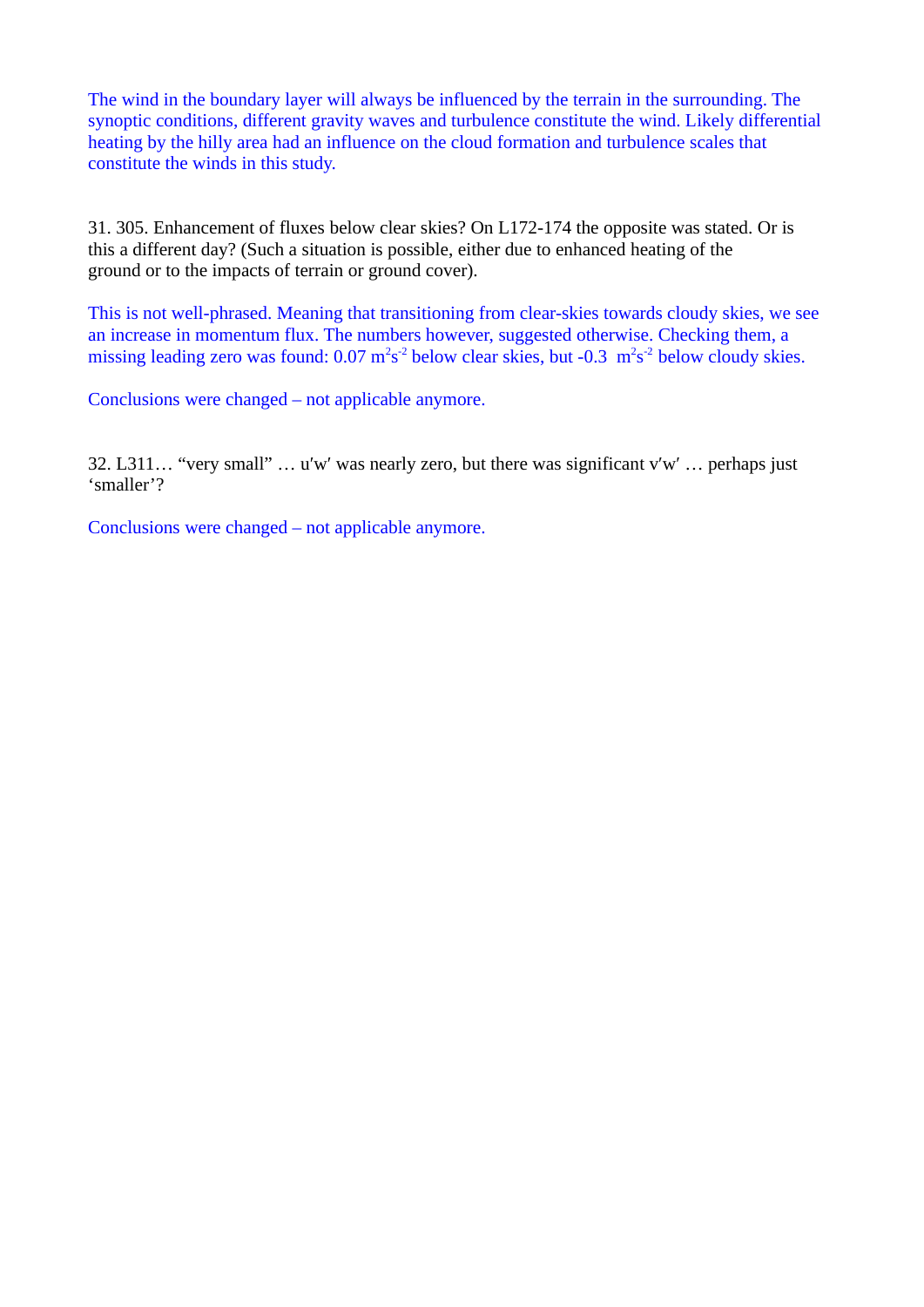Point by point reply to Chris Fairall

\*Figure 2 would be more illuminating to turbulence people is the streamwise, cross stream, and vertical spectral components were presented on the same graph. Perhaps a 4-panel figure with a panel for a different height. Also, suggest plotting frequency\*Spectrum to be area conserving in log-log space.

Thank you for your remark. We adjusted the figure. Please do note that the u, v components are almost along the streamwise and cross stream direction, so changes are not very large.

\*Computation of fluxes via eq 1 is equivalent sampling the time series with a square window, computed the cospectra, and integrating that to get  $\langle w'x'\rangle$ . The authors use Hann window for their variance spectra, which has advantages over the square window. I suggest they use Hann or Hamming window for flux computation. This will reduce leakage from lower frequencies.

Before computing the eddy covariance flux, we applied a high-pass filter to the data with a cut-off frequency of 0.01 Hz in order to remove effects from larger scales. We were not stating this in the dedicated paragraph, so we did add this there. This approach for calculating fluxes was taken, so that we could also take out the updraft locations to calculate the average flux in these areas.

\*Eq 2 introduces the K coefficient but the authors don't do anything with it except to say fluxes tend to be down gradient. I would not mind seeing some values and relationship to sigma\_w and/or the scale associated with the peak of the vertical velocity spectrum.

Thank you for your comment. We decided to remove the equation as it is not of much use and may cause different expectations. During our analysis we have calculated the values of K backwards, which results in a wide range of magnitudes. Depending on the amount of shear and flux magnitude, we get very high numbers when there is some flux but almost no shear and very low Kvalues when fluxes are small and shear is larger. This is because K-diffusion is a way to estimate the flux from the wind gradient profile. Therefore, this may not be the intended use for this equation. We replaced it with a small text to illustrate the idea, but not to focus too much attention to the equation/theorem:

"When fluxes are dominated by small-scale turbulent diffusion, it may be modeled (parametrized) by using so-called flux-gradient relationships of Kdiffusion. We find that most of the fluxes and their relationship with the wind gradient lead to a K-value that is in line with down-gradient diffusion, acting to reduce the wind gradient."

The other point you raised was about the peak in the w-spectrum that likely resides at frequencies that are lower than we can see. We do not have enough statistics to look at even lower scales. We are in the energy cascade frequencies, being unable to capture the energy generating eddies that probably have even lower frequencies (larger scales), because we do not have enough statistics.